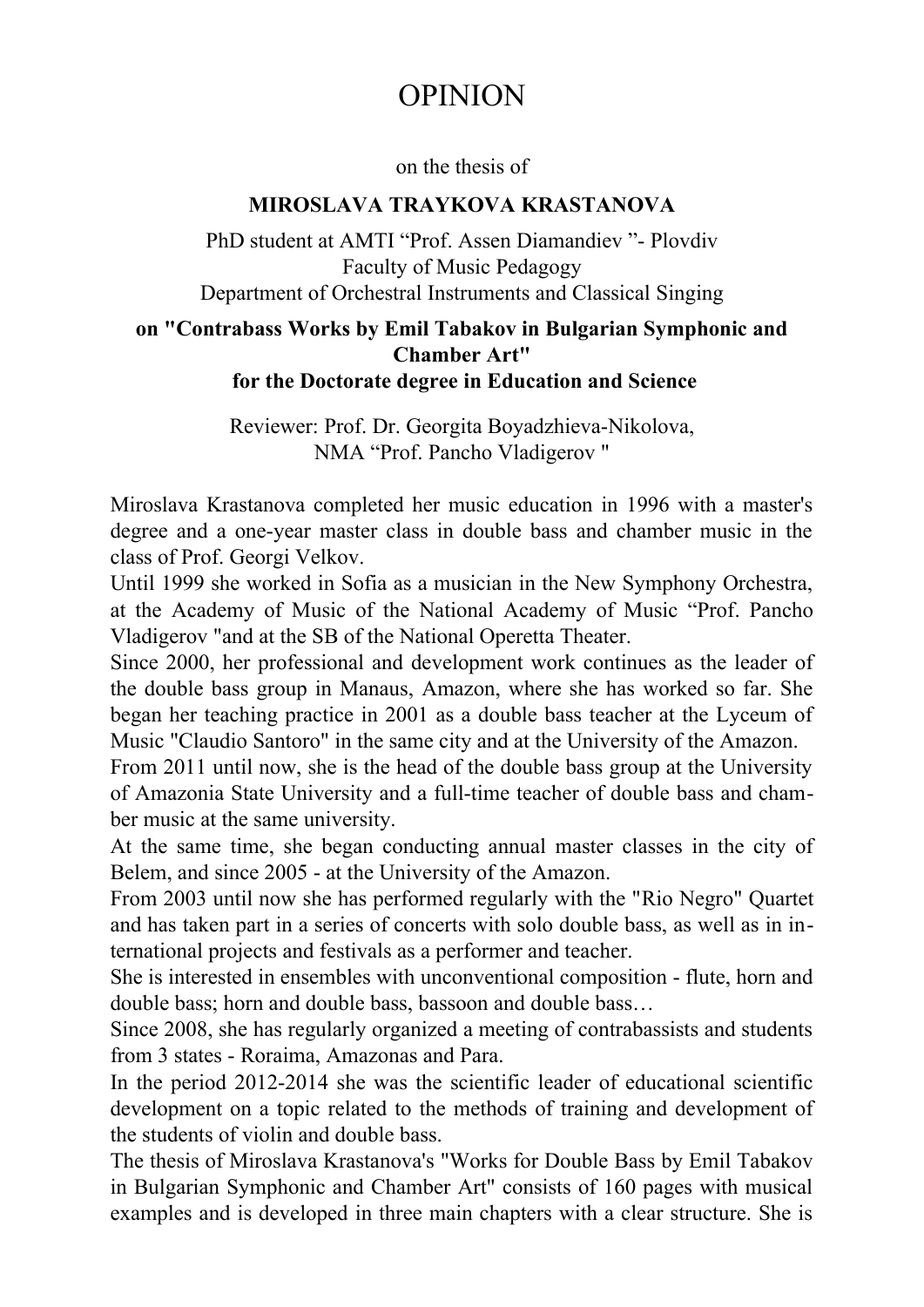tasked with exploring and analyzing the work of an extremely interesting Bulgarian musician and artist, who organically combines the talent of an instrumentalist, the artistry and the personality of a composer with her scale and the personality of a composer with a particularly powerful emotional and imaginative world.

*In the introduction*, the doctoral student clarifies her point of view, motivates the topic of her dissertation and attempts to outline its boundaries. The general overview and the characteristic features of the composer's work are accompanied by a series of comparisons and analogies in the search for common marks with works of composers from the near and far past - from Beethoven, Botesini, Kusevitsky, Saint-Saens and Mahler to Hindemit, Bartok, Prokofiev, Boulez and Lazar Nikolov. *I would recommend a more careful and correct use of basic terms and concepts already formulated and content clarified by the theory of musical elements.*

*The conclusion* is a brief summary of the main ideas and conclusions contained in the presentation. There is also a list of used literature, two cited publications on the topic and an appendix - a description of the examples presented in the main exposition.

*Chapter one* describes Emil Tabakov's career, starting with paintings from the history of Rousse from the time of Mithad Pasha. Going through the Renaissance ideas, the images of Botev, Karavelov, A. Kanchev and Levski follow. Also present here is Elias Canetti as the Nobel Prize winner. So slowly we come to Emil Tabakov's meeting with Pencho Stoyanov, who is his first composition teacher. Described in this way, the history of Rousse really creates a vivid idea of the special spiritual atmosphere, of the warmth and lifestyle typical for the city, which have survived in part to this day. This atmosphere that the native will always carry in his soul and it will leave a lasting trace in his inner world.

Following a lively description of the road and his work as a conductor, he follows the construction of conductor and musician Tabakov as an artist. Important meetings (Stostakovich and Lutoslavsky), impressions (festival concerts of the March Music Days and Warsaw Autumn) and influences (Vladigerov and Veselin Stoyanov, music of Stravinsky, Oneger, Bartok) correspond to the individuality of his talent and gradually aesthetic , a sense of form and a flexible compositional style, ready to always incorporate or reject one or the other type of compositional technique.

The analysis of the musical language, defined as "as an organic synthesis of various elements, depending on the genre chosen and the artistic goals", is the topic of a new section of Chapter One. Miroslava Krastanova develops this thesis in the following pages, and she finds her evidence in well-chosen examples of the composer's solo, chamber or symphonic works.

*The second and third chapters* discuss and analyze: *Concerto* for double bass and orchestra, *Lamento* for 12 double basses, *Sonata* for solo double bass,